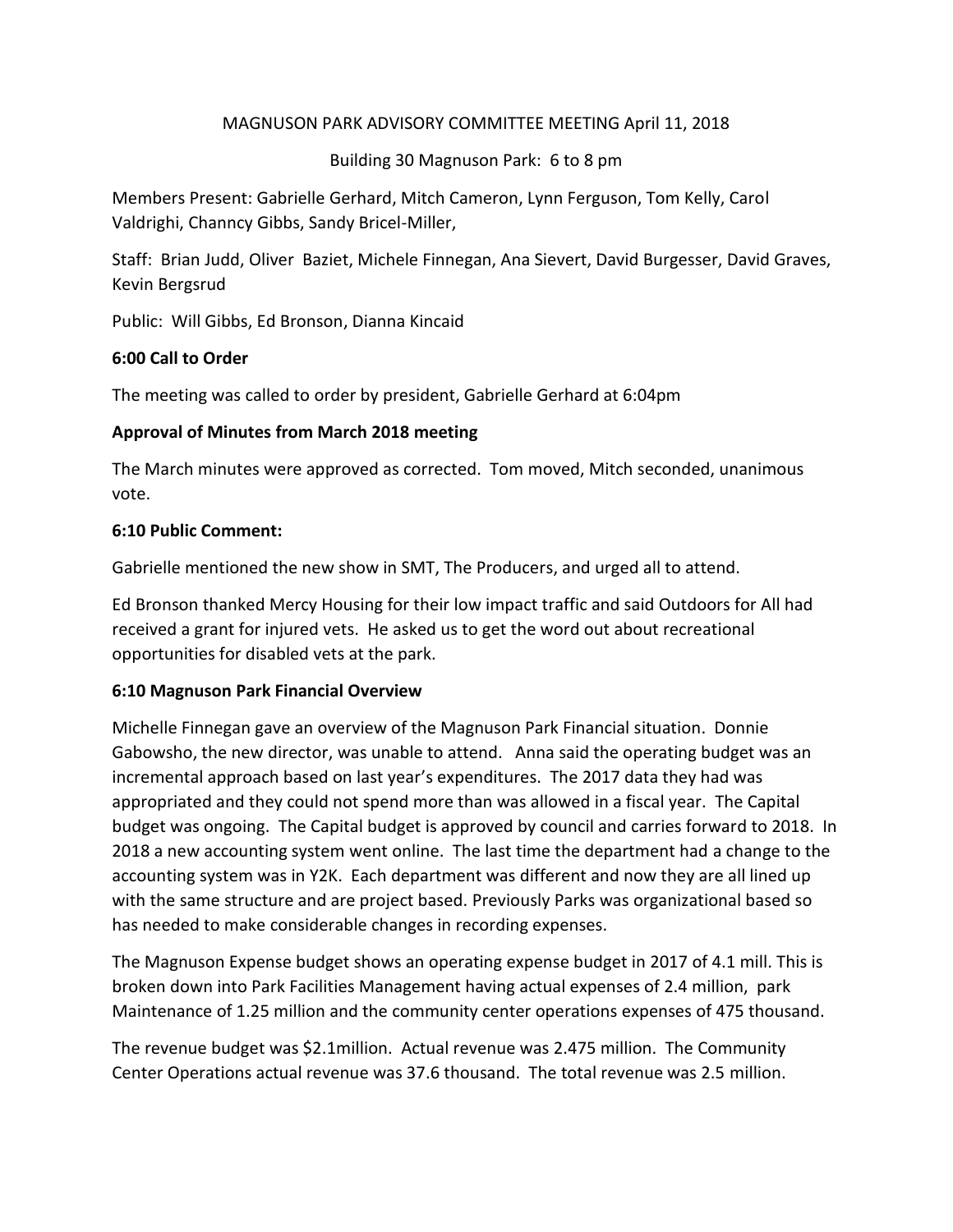The Operating Revenue for Magnuson for 2017 budgeted was 2.1 million for the Magnuson Facility Management and Community Center. Earned revenue was 2.1 million. Broken down this was 1.4 million in long term rentals, 623 thousand permits, 31 thousand short term rentals, 16 thousand miscellaneous and program related revenues of 6 thousand. ARC, associated recreational council funds and expenses are not included in these statistics.

Capital Investments from 2011 to date were listed as electrical, shoreline, picnic shelters, bldgs. 2, 11, 27, 406, 30, 18, Community Center Improvement and a Playfield study. Funds came from REET, King County, Pro Parks Levy and LTGO and the Park District. Total capital investments since 2011 are 5.5 million.

Tom asked what constitutes a project. Answer…usually geographical areas.

Questions: Michele Finnegan 206-684-7053 or Donnie Gabrowski 206-233-2603

# **6:35 SDOT Sand Point Corridor Improvements**

Ana Seivert and David Burgesser gave and update on the planning for improving pedestrian safety on the Sand Point corridor from Princeton Ave NE to NE NOAA Drive. This is funded by a grant written by Dianna Kincaid "Your Voice, Your Choice." The preferred plan is to add new sidewalks on both the east and west side of Sand Point Way. Crosswalks would be added at NE  $77<sup>th</sup>$  and shorter crosswalks at NE 74<sup>th</sup> because the additional entry and exit lanes (slip lanes) would be removed and the entry squared up. A left turn signal would also be added at NE 74<sup>th</sup> whose timing could be controlled to accommodate auto backups during busy hours. Hope is to work with the state to reduce the speed limit which is currently 40 mph in front of the park although other parts of Sand Point Way from  $125<sup>th</sup>$  to Matthews beach is 30 mph and past City Peoples is 35mph. Converting 4 lanes to 3 lanes plus auxiliary turn lanes although suggested will not be done at this time. Relocating the historic Around the World Monument that has been in place since before 1938 was also suggested but has historic landmark issues. Sandy Miller suggested moving or raising the park signs just west of the guardhouse. Lynn mentioned because of the low clearance taller construction trucks must already use NE 65<sup>th</sup> St. and Sports Field Drive. SDOT does not plan to dig out the 74<sup>th</sup> St. entry since buses fit under. Ed Bronson suggested having a no turn sign onto the first street past the guard house having traffic turn left on the next street. The timeline is end of 2018 for final design and 2019 to begin construction. Dianna thanked SDOT for making this a priority.

# **Magnuson Park Improvements:**

Oliver Bazinet, SPR Sr. Planning and Development Specialist talked to the group about his plan to tackle prioritizing projects for funding with the existing 8.2 million focused on site improvements. These funds are to address needs in the asset management plan and Parks major maintenance Fix It First plan. He has 5 or 6 years to spend the funds. From May to August of this year he hopes to assess the projects and review and establish criteria to rate them. He will develop a preliminary schedule and budget for projects. Planning for the first